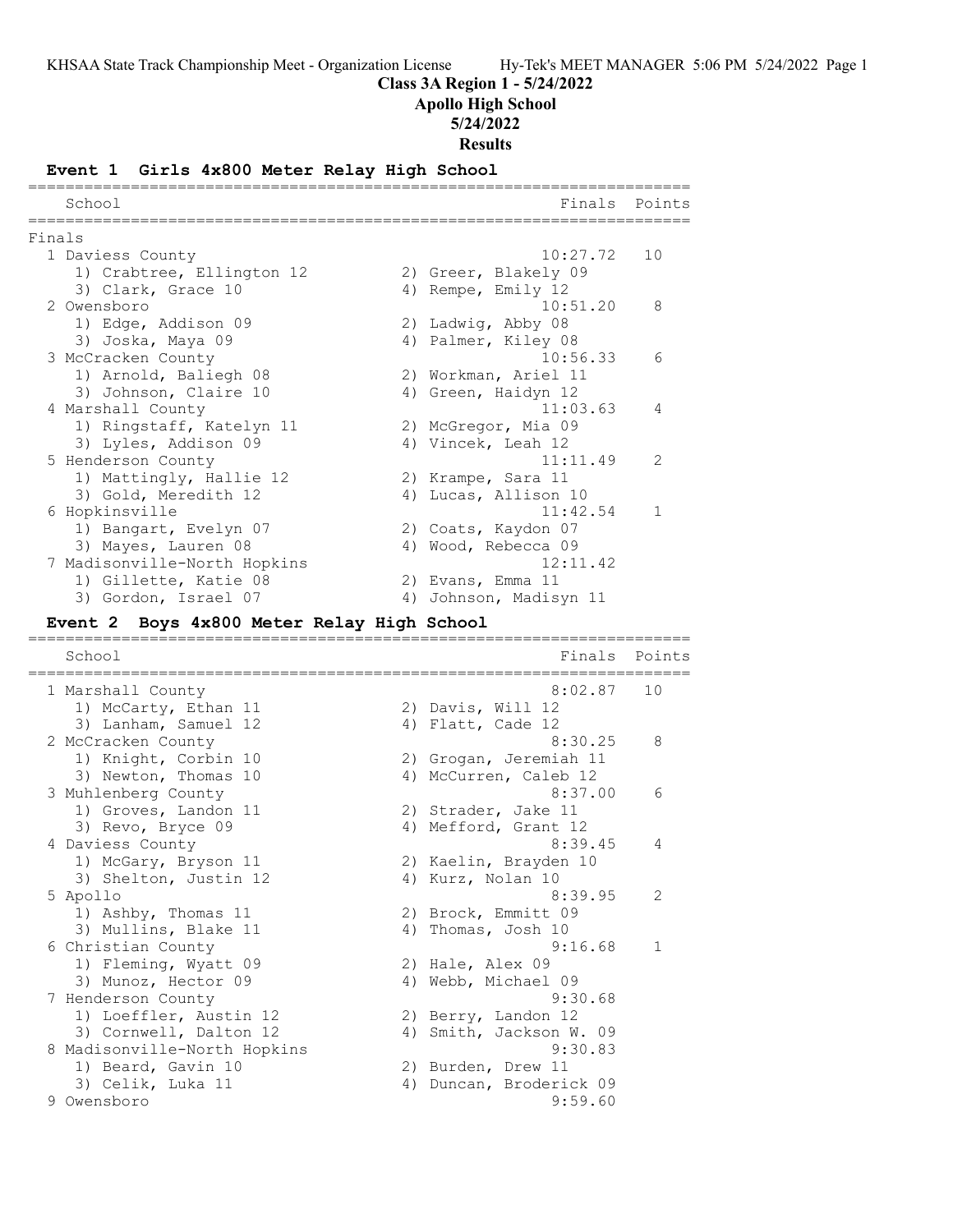### **Class 3A Region 1 - 5/24/2022**

**Apollo High School**

### **5/24/2022**

# **Results**

#### **....Event 2 Boys 4x800 Meter Relay High School**

 1) Moore, Owen 08 2) Zuberi, Etienne 10 3) Stovall, Will 09 4) Ladwig, Jacob 10

## **Event 3 Girls 100 Meter Hurdles High School**

|  | Name                | Year School          | Finals H# Points |                |               |
|--|---------------------|----------------------|------------------|----------------|---------------|
|  | 1 Carter, Imarie    | 11 Henderson County  | 17.07            | 2              | 10            |
|  | 2 Hagan, Mallory    | 09 Henderson County  | 19.29            | 2              | 8             |
|  | 3 Buck, Jasmine     | 10 Owensboro         | 20.44            | $\overline{2}$ | 6             |
|  | 4 Henson, Jordin    | 08 Marshall County   | 20.64            | 2              | 4             |
|  | 5 Dearmond, Lexi    | 09 Muhlenberg County | 21.04            | 2              | $\mathcal{L}$ |
|  | 6 White, A'Layahia  | 10 Hopkinsville      | 21.41            |                |               |
|  | 7 Joines, Rachel    | 11 Muhlenberg County | 21.47            |                |               |
|  | 8 Latham, Alexia    | 09 Apollo            | 21.56            | $\mathcal{L}$  |               |
|  | 9 Hammons, Nya      | 10 Daviess County    | 21.80            | $\mathcal{L}$  |               |
|  | 10 Diaz, Maria      | 11 Madisonville      | 21.88            |                |               |
|  | 11 Harris, Brianna  | 08 Madisonville      | 21.95            | $\mathcal{L}$  |               |
|  | 12 Polivick, Annlee | 07 McCracken County  | 23.29            |                |               |
|  |                     |                      |                  |                |               |

#### **Event 4 Boys 110 Meter Hurdles High School**

========================================================================== Name Year School Finals H# Points ========================================================================== 1 Court, Kian 12 Marshall County 16.33 2 10 2 Jones, Collin 10 Daviess County 16.44 2 8 3 Early, Eli 12 Owensboro 16.56 2 6 4 Pippin, Seth 12 Daviess County 16.89 2 4 5 Scott, Isaiah 12 Henderson County 18.38 2 2 6 Johnson, Brady 11 Apollo 18.57 2 1 7 McKnight, Kaden 09 Owensboro 18.77 1 8 Holloway, Demetrius 08 Christian County 19.03 1 9 Reid, Elijah 09 Hopkinsville 19.33 2 10 Hodges, Nate 08 Madisonville 20.09 1 -- Nolen, Trevor 12 Muhlenberg County DQ 2 Hooked hurdle

### **Event 5 Girls 100 Meter Dash High School**

| Name                | Year School          | Finals H# Points |               |                 |
|---------------------|----------------------|------------------|---------------|-----------------|
| 1 Davis, Natalia    | 12 Henderson County  | 12.82            |               | $3 \quad 10$    |
| 2 Bell, Autumn      | 12 Christian County  | 12.89            |               | $3 \quad 8$     |
| 3 Sanders, Analea   | 10 Apollo            | 12.90            | $3 -$         | $6\overline{6}$ |
| 4 Ladd, Tara        | 12 Hopkinsville      | 13.62            | $\mathcal{S}$ | 4               |
| 5 Murphy, Carlie    | 12 Apollo            | 13.62            | $\mathcal{S}$ | 2               |
| 6 Robinson, Jazmine | 09 Owensboro         | 13.84            | 3             |                 |
| 7 Boddy, Clara      | 11 Marshall County   | 14.06            | 3             |                 |
| 8 Hughes, Myla      | 09 Madisonville      | 14.08            | 2             |                 |
| 9 Hendrith, London  | 07 Christian County  | 14.16            | 2             |                 |
| 10 Mitchell, Jayna  | 10 Muhlenberg County | 14.20            | 2             |                 |
| 11 Terhune, Lauren  | 12 Henderson County  | 14.21            | 2             |                 |
| 12 Carter, Ella     | 08 Owensboro         | 14.31            | 2             |                 |
| 13 Hunter, Alaya    | 09 McCracken County  | 14.38            | 3             |                 |
| 14 Rowe, Kalajsha   | 08 Hopkinsville      | 14.47            |               |                 |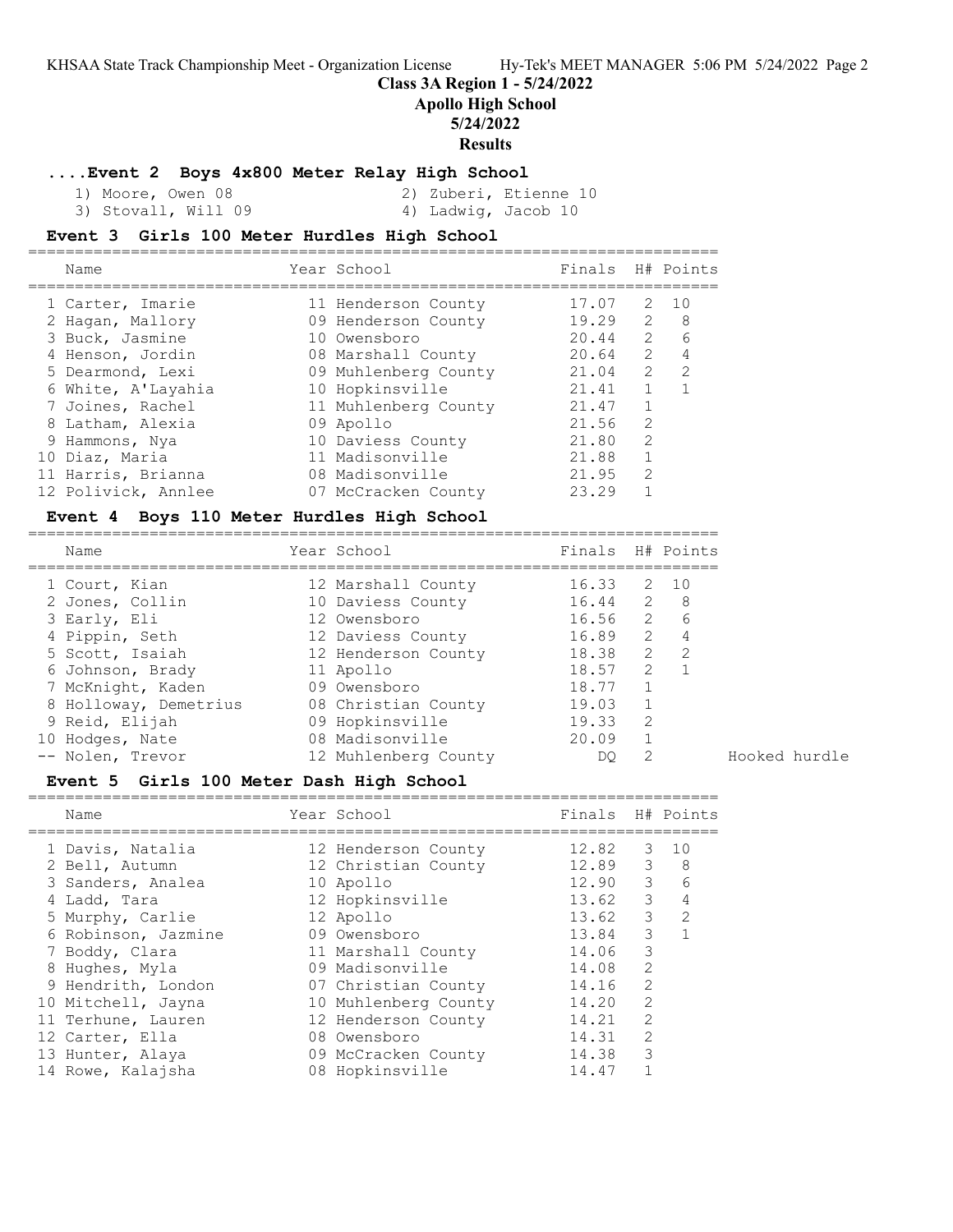**Class 3A Region 1 - 5/24/2022**

**Apollo High School**

### **5/24/2022**

**Results**

#### **....Event 5 Girls 100 Meter Dash High School**

| 15 Norman, Shacarri | 09 Madisonville      | 14.80 | -2             |
|---------------------|----------------------|-------|----------------|
| 16 Howry, Brooke    | 10 Graves County     | 14.86 | 1              |
| 17 Fields, Macy     | 11 Muhlenberg County | 15.01 | -2             |
| 18 Dowdy, Falon     | 08 McCracken County  | 15.07 | $\overline{1}$ |
| 19 Workman, Abbi    | 12 Graves County     | 15.10 | 1              |
| 20 Tapp, Halei      | 09 Daviess County    | 15.64 | $\overline{1}$ |
| 21 Johnson, Ava     | 09 Daviess County    | 15.73 | 1              |

### **Event 6 Boys 100 Meter Dash High School**

========================================================================== Name Year School Finals H# Points ========================================================================== 1 Combest, King 08 Owensboro 10.91 3 10 2 Barragan, James 09 McCracken County 11.00 3 8 3 Williams, Jaheim 11 Henderson County 11.07 3 6 4 Moorman, Maurice 12 Owensboro 11.59 3 4 5 Lovan, Brayden 12 Muhlenberg County 11.66 3 2 6 Smith, Trevin 12 Madisonville 11.73 3 1 7 Orlandi, Tyler 10 Marshall County 11.75 3 8 Matlock, Zamien 09 Christian County 11.92 2 9 Smith, Brayden 11 Madisonville 12.17 2 10 Jones, Tahj 12 Hopkinsville 12.21 2 11 Combs, Brandon 12 Hopkinsville 12.23 2 12 Scott, Isaiah 12 Henderson County 12.30 3 13 Greenwade II, Cyrus 11 Christian County 12.37 1 14 Miller, Brentley 09 McCracken County 12.41 1 15 Givens, Adian 12 Apollo 12.41 2 16 Eans, Morgan 11 Apollo 13.01 1 17 Stephens, Edmond 10 Marshall County 13.21 1

## **Event 7 Girls 4x200 Meter Relay High School**

========================================================================== School Finals H# Points ========================================================================== 1 Henderson County 1:50.28 2 10 1) Wolfe, Hadley 11 2) Tichenor, Hayden 11 3) Hagan, Mallory 09 (4) Davis, Natalia 12 2 Owensboro 1:51.17 2 8 1) Roberts, AnaKaye 12 2) Robinson, Jazmine 09 3) Hughes, Askiyah 11  $\hskip1cm$  4) Hanley, Keeli 09 3 McCracken County 1:52.15 2 6 1) Bolen, Lezharia 07 2) Johnson, Claire 10 3) Hunter, Alaya 09 (4) Henry, Lillie 10 4 Apollo 1:54.76 2 4 1) Bertke, Emily 10 2) John, Havanah 12 3) Fulkerson, Kaylee 12 4) Sandefur, Chloe 10 5 Christian County 1:55.94 2 2 1) Hendrith, London 07 (2) Johnson, Jayda 10 3) Oatts, Jakiyah 08 4) Atwell, Kaidence 08 6 Marshall County 1:58.25 2 1 1) Burkeen, Allie 09 2) Duncan, Charleigh 07 3) Gideon, Gracie 10 4) Thompson, Rylee 11 7 Hopkinsville 2:00.00 2 1) Burse, Amaya 10 2) Nolen, Lynnett 10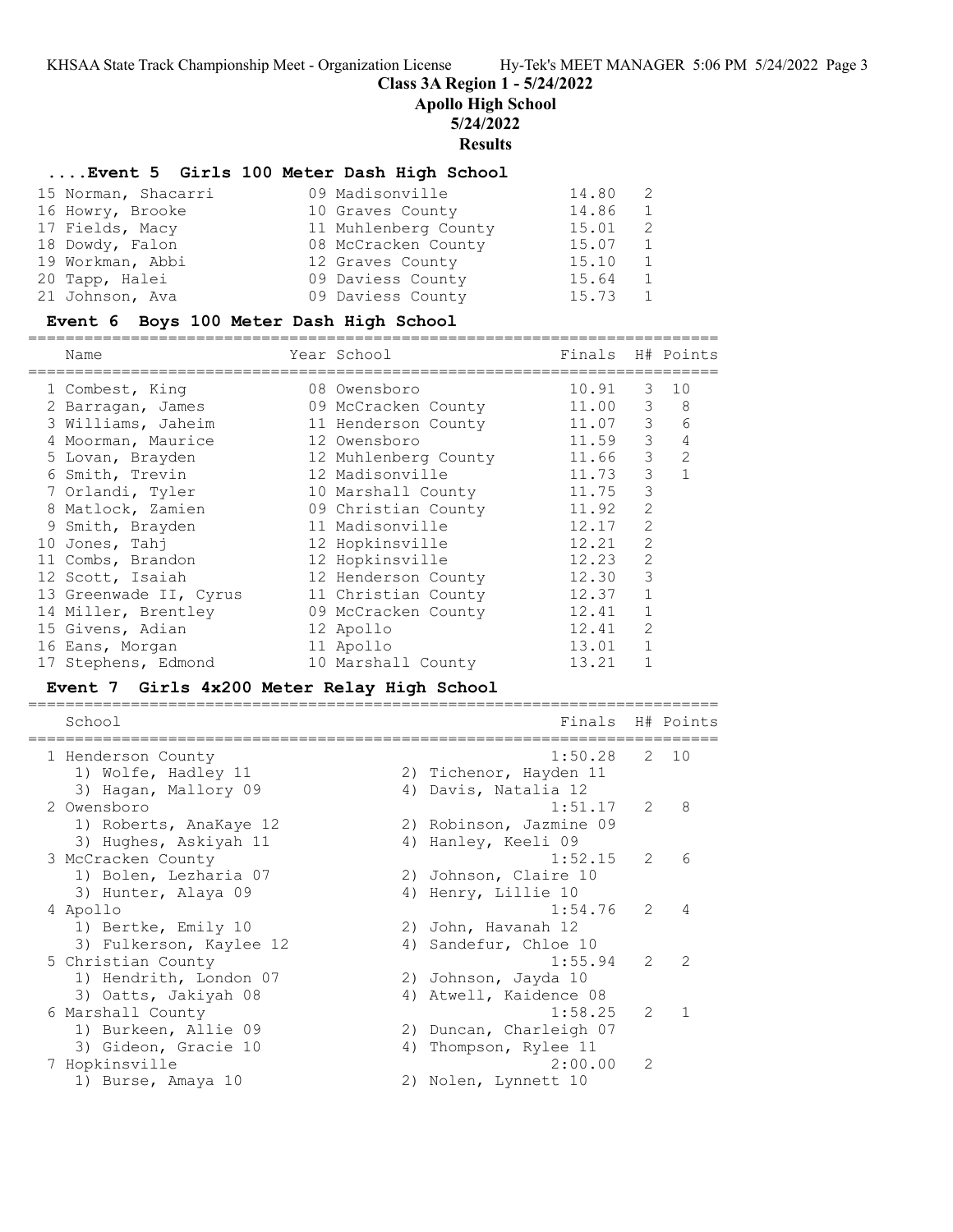## **Class 3A Region 1 - 5/24/2022**

**Apollo High School**

### **5/24/2022**

**Results**

#### **....Event 7 Girls 4x200 Meter Relay High School**

| 3) Brown, Arniya 10          | 4) Rhodes, Janiyah 10   |
|------------------------------|-------------------------|
| 8 Muhlenberg County          | 2:01.51                 |
| 1) Fields, Macy 11           | 2) Lacefield, Destin 10 |
| 3) Dearmond, Lexi 09         | 4) Mitchell, Jayna 10   |
| 9 Madisonville-North Hopkins | $2:16.95$ 1             |
| 1) Johnson, Madisyn 11       | 2) Evans, Emma 11       |
| 3) Knight, Ella 10           | 4) Yates, Kinsey 10     |

==========================================================================

### **Event 8 Boys 4x200 Meter Relay High School**

School Finals H# Points ========================================================================== 1 Owensboro 1:31.35 2 10 1) Basham, Dartez 10 (2) Carroll, Reece 12 3) Early, Eli 12 4) Early, Xander 12 2 Muhlenberg County 1:33.67 2 8 1) Groves, Carson 12 2) Nolen, Trevor 12 3) Lovan, Brayden 12 (4) Mefford, Grant 12 3 Christian County 1:33.76 2 6 1) Leavell, Jarae 09 2) Matlock, Zamien 09 3) Northington, Jaiden 12 4) Greenwade II, Cyrus 11 4 Marshall County 1:35.32 2 4 1) Orlandi, Tyler 10 (2) Sealock, Jett 12 3) Lamb, Preston 11 4) Kinsey, Isaac 10 5 McCracken County 1:38.85 2 2 1) Hayden, Dawson 08 2) Falconite, Cooper 09 3) Dunbar, Daivon 09 4) Chalke, Ian 10 6 Madisonville-North Hopkins 1:39.15 2 1 1) Smith, Trevin 12 2) Ardizzone, Desmone 12 3) Ampry, Louis 09 4) Flowers, Terrence 12 7 Apollo 1:41.52 1 1) Fry, Alex 11 2) Gant, Brandon 11 3) Stewart, Nolan 09 4) Thomas, Amarion 10 8 Hopkinsville 1:42.13 2 1) Kanu, Sam 10 2) Kay, Treston 09 3) Sharber, LaTravean 09 4) Adams, Kentrell 09 -- Daviess County DQ 2 Failed exchange 1) Sneed, Narquise 11 2) Parm, Bryson 11 3) Watson, Will 10 4) Floyd, Luke 10

## **Event 9 Girls 1600 Meter Run High School**

======================================================================= Name The Year School The Points Points ======================================================================= 1 Wood, Allison 12 Hopkinsville 5:25.03 10 2 Alexander, Joy 11 Madisonville 5:25.20 8 3 Spaw, Lucy 09 Daviess County 5:26.29 6 4 Pickett, Ahmira 11 Apollo 5:42.62 4 5 Stallings, Bentlei 08 Daviess County 5:51.70 2 6 Ladwig, Abby 08 Owensboro 6:05.13 1 7 Wood, Rebecca 09 Hopkinsville 6:11.73 8 Ray, Laci 10 Madisonville 6:15.01 9 Sandlin, Eden 08 Marshall County 6:18.13 10 Barrett, Elizabeth 10 Marshall County 6:34.78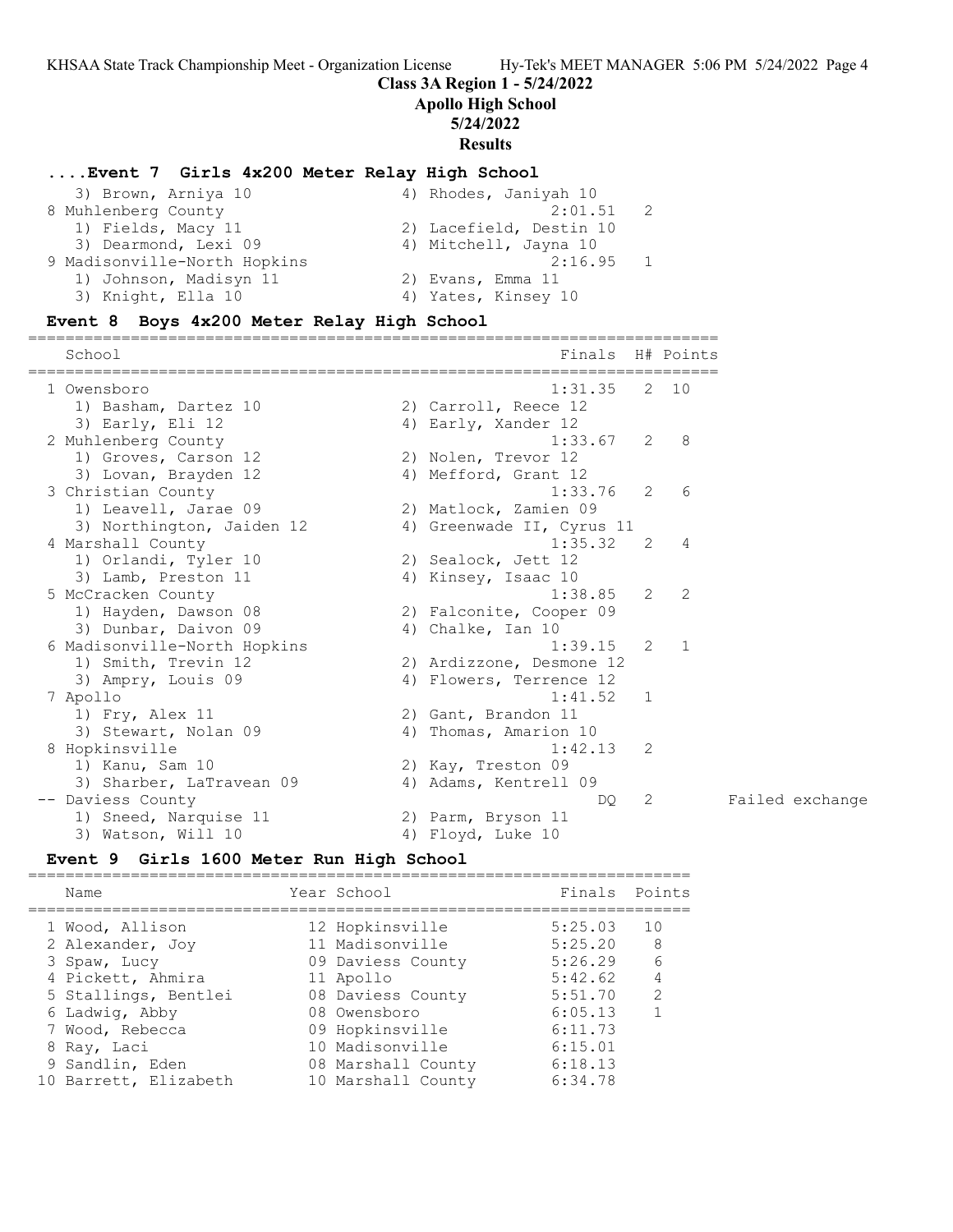**Class 3A Region 1 - 5/24/2022**

**Apollo High School**

## **5/24/2022**

**Results**

### **....Event 9 Girls 1600 Meter Run High School**

| 11 Mattingly, Adyson      | 10 Apollo           | 6:36.84 |
|---------------------------|---------------------|---------|
| 12 Campbell Newton, Tiara | 09 Owensboro        | 6:53.66 |
| 13 Wilson, Kelsey         | 08 Graves County    | 6:55.40 |
| 14 Adler, Alyssa          | 12 Christian County | 7:57.39 |

### **Event 10 Boys 1600 Meter Run High School**

| Name                 | Year School<br>-------------- | Finals H# Points |                |                     |
|----------------------|-------------------------------|------------------|----------------|---------------------|
| 1 Ashby, Thomas      | 11 Apollo                     | 4:29.09          | 2              | 10                  |
| 2 Burden, Drew       | 11 Madisonville               | $4:29.74$ 2      |                | 8                   |
| 3 Kurz, Nolan        | 10 Daviess County             | 4:32.52          |                | $\overline{2}$<br>6 |
| 4 Lanham, Samuel     | 12 Marshall County 4:40.29    |                  | 2              | 4                   |
| 5 Askins, Adrien     | 12 Owensboro                  | 4:43.03          | 2              | 2                   |
| 6 Knight, Maddox     | 10 Madisonville               | 4:48.94          | $\mathcal{L}$  |                     |
| 7 Madding, Tray      | 10 Graves County              | 4:53.45          | $\overline{2}$ |                     |
| 8 Davis, Logan       | 11 Graves County              | 4:55.88          | $\overline{2}$ |                     |
| 9 McCarty, Ethan     | 11 Marshall County 4:56.54    |                  | $\mathcal{L}$  |                     |
| 10 Mullins, Blake    | 11 Apollo                     | 4:59.89          | $\overline{2}$ |                     |
| 11 Britton, Camden   | 12 Christian County           | 5:01.50          | $\mathcal{L}$  |                     |
| 12 Palmer, Finn      | 10 McCracken County           | 5:03.77          | $\mathbf{1}$   |                     |
| 13 McCurren, Caleb   | 12 McCracken County           | 5:03.80          | $\mathbf{1}$   |                     |
| 14 Zuberi, Etienne   | 10 Owensboro                  | 5:15.39          | $\mathbf{1}$   |                     |
| 15 Kurz, Brody       | 12 Daviess County             | 5:16.27          | 1              |                     |
| 16 Webb, Michael     | 09 Christian County           | 5:24.22          | $\mathbf{1}$   |                     |
| 17 Bletzinger, Ethan | 09 Muhlenberg County          | 5:27.69          |                |                     |
| 18 Krampe, Issac     | 09 Henderson County           | 5:35.47          |                |                     |

## **Event 11 Girls 4x100 Meter Relay High School**

========================================================================== School **Finals** H# Points ========================================================================== 1 Apollo 51.32 2 10 1) Bertke, Emily 10 2) Murphy, Carlie 12 3) Thompson, Taraya 10 4) Sanders, Analea 10 2 Owensboro 53.69 2 8 1) Roberts, AnaKaye 12 2) Hughes, Askiyah 11 3) Carter, Ella 08 4) Robinson, Jazmine 09 3 McCracken County 54.07 2 6 1) Denton, Lauren 09 2) Williams, Sophie 12 3) Hunter, Alaya 09  $\hskip1cm$  4) Henry, Lillie 10 4 Hopkinsville 54.18 2 4 1) Burse, Amaya 10 2) Shemwell, Antavia 10 3) Settles, Anniriah 10  $\hspace{1cm}$  4) Ladd, Tara 12 5 Christian County 54.63 2 2 1) Hendrith, London 07 (2) Oatts, Jakiyah 08 3) Johnson, Jayda 10 4) Atwell, Kaidence 08 6 Marshall County 54.81 2 1 1) Burkeen, Allie 09 2) Thompson, Rylee 11 3) Boddy, Clara 11 4) Evans, Laney 12 7 Madisonville-North Hopkins 56.37 1 1) Norman, Shacarri 09 2) Harris, Brianna 08 3) Baker, Leila 09 4) Hughes, Myla 09 -- Muhlenberg County and the county of the DNF 2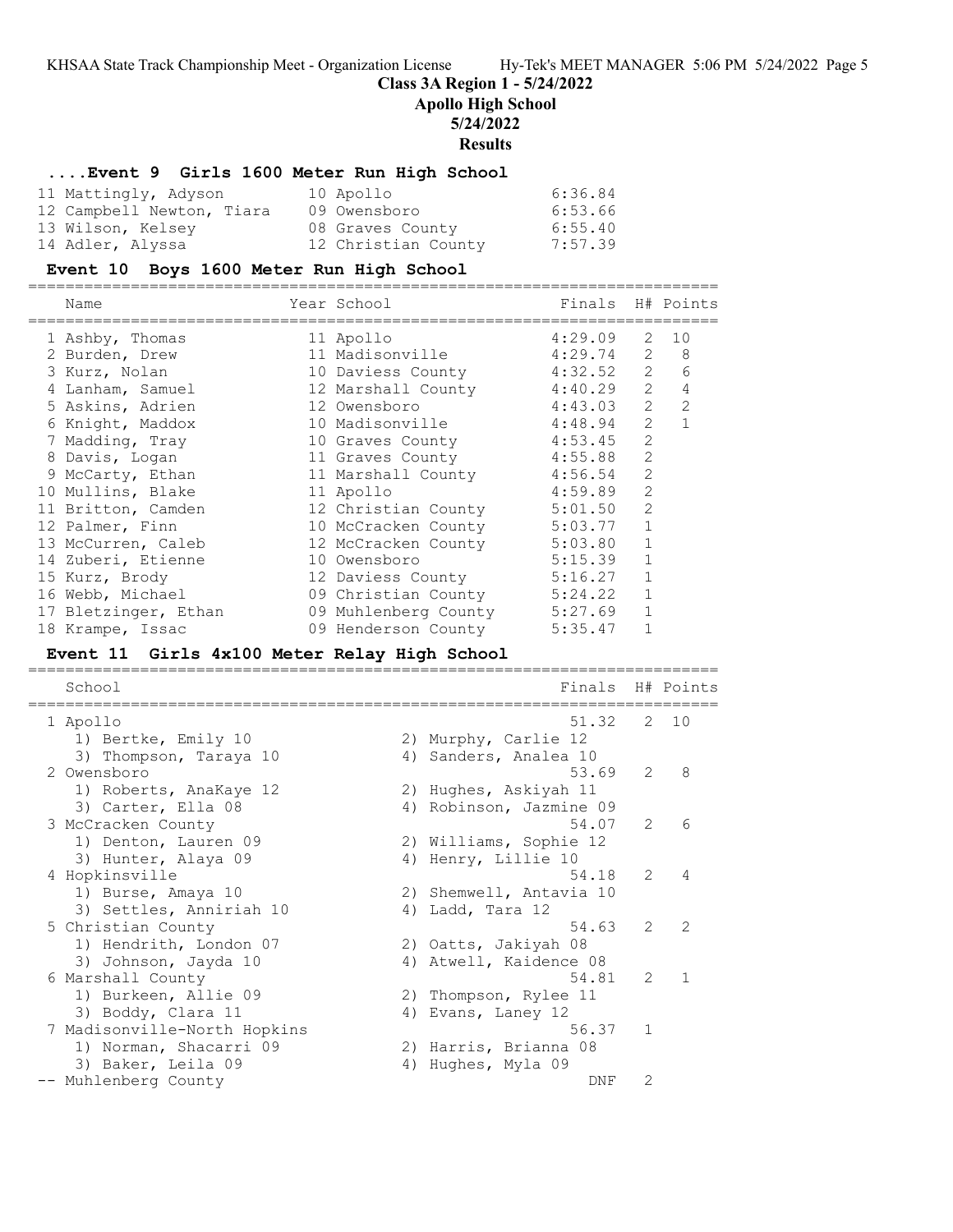**Class 3A Region 1 - 5/24/2022**

**Apollo High School**

# **5/24/2022**

**Results**

### **....Event 11 Girls 4x100 Meter Relay High School**

| 1) Garrett, Katie 10  | 2) Fields, Macy 11    |                    |
|-----------------------|-----------------------|--------------------|
| 3) Dearmond, Lexi 09  | 4) Mitchell, Jayna 10 |                    |
| -- Henderson County   | DO.                   | Exchange zone fail |
| 1) Terhune, Lauren 12 | 2) Davis, Natalia 12  |                    |
| 3) Wolfe, Hadley 11   | 4) Carter, Imarie 11  |                    |

## **Event 12 Boys 4x100 Meter Relay High School**

| -------------------------------<br>School | Finals H# Points          |               | =======       |
|-------------------------------------------|---------------------------|---------------|---------------|
| 1 Owensboro                               | 43.45                     |               | $2 \quad 10$  |
| 1) Combest, King 08                       | 2) Carroll, Reece 12      |               |               |
| 3) Basham, Dartez 10                      | 4) Early, Eli $12$        |               |               |
| 2 Christian County                        | 45.23                     | 2             | 8             |
| 1) Leavell, Jarae 09                      | 2) Northington, Jaiden 12 |               |               |
| 3) Matlock, Zamien 09                     | 4) Blanton, TreCoreus 11  |               |               |
| 3 Hopkinsville                            | 45.44                     | 2             | 6             |
| 1) Jones, Tahj 12                         | 2) Combs, Brandon 12      |               |               |
| 3) Lee, Jerel 11                          | 4) Mumford, Kemaure 12    |               |               |
| 4 Daviess County                          | 45.58                     | 2             | 4             |
| 1) Sneed, Narquise 11                     | 2) Parm, Bryson 11        |               |               |
| 3) Watson, Will 10                        | 4) Floyd, Luke 10         |               |               |
| 5 Madisonville-North Hopkins              | 46.36                     | $\mathcal{L}$ | $\mathcal{L}$ |
| 1) Smith, Trevin 12                       | 2) Ampry, Louis 09        |               |               |
| 3) Smith, Brayden 11                      | 4) Flowers, Terrence 12   |               |               |
| 6 Marshall County                         | 46.54                     | $\mathcal{L}$ | $\mathbf{1}$  |
| 1) Orlandi, Tyler 10                      | 2) Dunigan, Aiden 10      |               |               |
| 3) Hodges, Isaac 09                       | 4) Sealock, Jett 12       |               |               |
| 7 Muhlenberg County                       | 46.58                     | 1             |               |
| 1) Baker, Hunter 10                       | 2) Bilbro, Aidan 10       |               |               |
| 3) Carruba, Gavin 10                      | 4) Lovan, Brayden 12      |               |               |
| 8 Henderson County                        | 46.64                     | 2             |               |
| 1) Williams, Jaheim 11                    | 2) Scott, Isaiah 12       |               |               |
| 3) Burrus, Anthony 09                     | 4) Davis, Trajdon 09      |               |               |
| 9 Apollo                                  | 46.83                     | $\mathbf 1$   |               |
| 1) Gant, Brandon 11                       | 2) Stewart, Nolan 09      |               |               |
| 3) Givens, Adian 12                       | 4) Thomas, Amarion 10     |               |               |
| 10 McCracken County                       | 46.99                     | 2             |               |
| 1) Hayden, Dawson 08                      | 2) Chalke, Ian 10         |               |               |
| 3) Miller, Brentley 09                    | 4) Falconite, Cooper 09   |               |               |

#### **Event 13 Girls 400 Meter Dash High School**

========================================================================== Name Year School Finals H# Points ========================================================================== 1 Bolen, Lezharia 07 McCracken County 1:01.64 3 10 2 Tichenor, Hayden 11 Henderson County 1:02.41 3 8 3 Johnson, Jayda 10 Christian County 1:04.03 3 6 4 Norris, Alivia 10 Apollo 1:05.93 3 4 5 Hanley, Keeli 09 Owensboro 1:06.71 3 2 6 Cunningham, Dakota 08 Graves County 1:07.89 3 1 7 Duncan, Charleigh 07 Marshall County 1:08.13 3 8 Joska, Maya 09 Owensboro 1:08.45 3 9 Lacefield, Destin 10 Muhlenberg County 1:08.50 2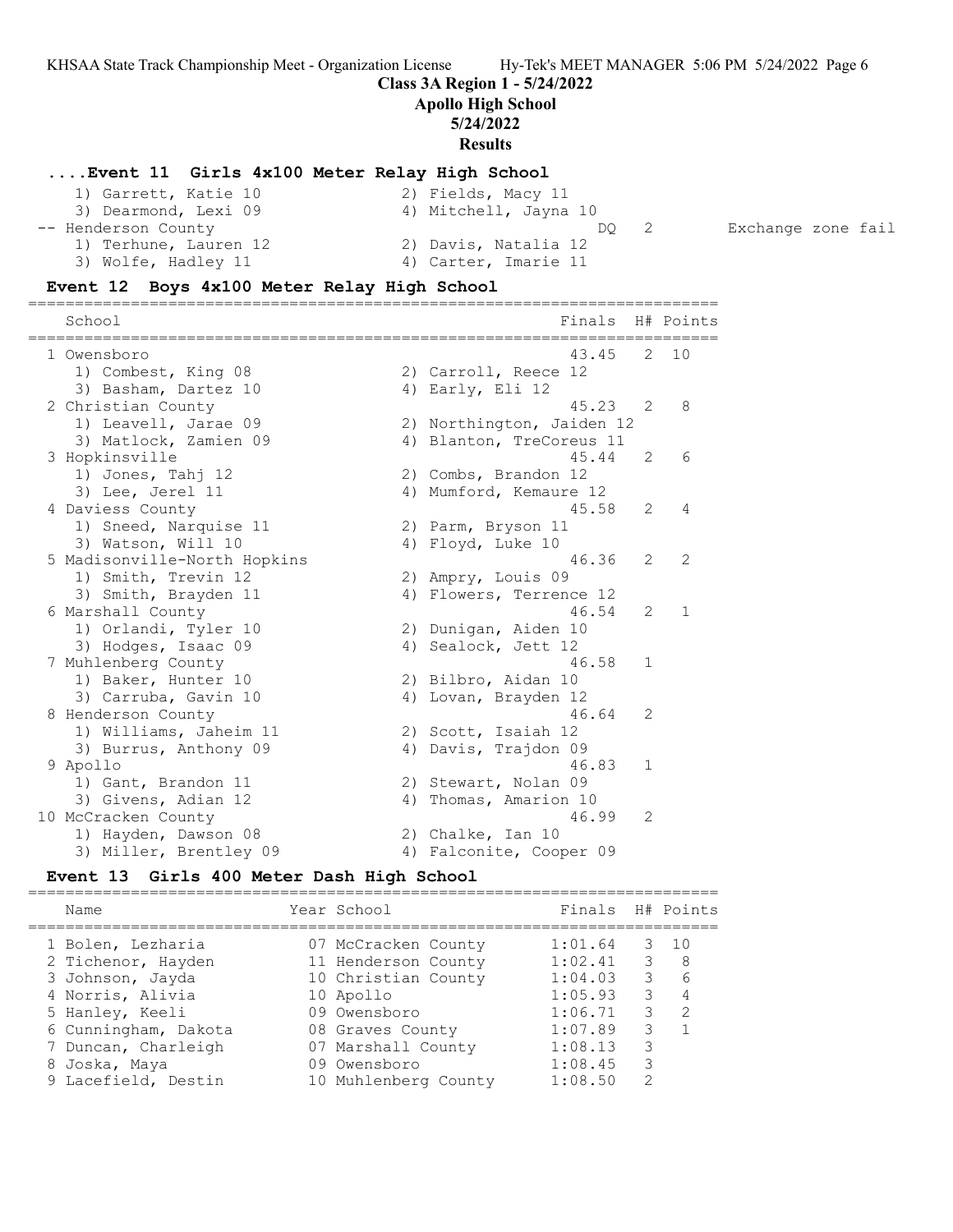**Class 3A Region 1 - 5/24/2022**

**Apollo High School**

# **5/24/2022**

**Results**

# **....Event 13 Girls 400 Meter Dash High School**

| 10 Workman, Ariel      | 11 McCracken County  | 1:08.85 | -2  |
|------------------------|----------------------|---------|-----|
| 11 Oatts, Jakiyah      | 08 Christian County  | 1:09.82 | -2. |
| 12 Crabtree, Ellington | 12 Daviess County    | 1:12.78 | 1   |
| 13 Powers, Annie       | 10 Daviess County    | 1:13.10 | -2. |
| 14 Johnson, Madisyn    | 11 Madisonville      | 1:13.33 | 1   |
| 15 Page, Savannah      | 07 Muhlenberg County | 1:13.48 | -2. |
| 16 Evans, Emma         | 11 Madisonville      | 1:17.82 |     |

# **Event 14 Boys 400 Meter Dash High School**

| Name                  | Year School          | Finals H# Points |                |                |
|-----------------------|----------------------|------------------|----------------|----------------|
| 1 Flatt, Cade         | 12 Marshall County   | 49.53            | 3              | 10             |
| 2 Carroll, Reece      | 12 Owensboro         | 51.03            |                | $3 \quad 8$    |
| 3 Northington, Jaiden | 12 Christian County  | 51.56            | 3 <sup>7</sup> | 6              |
| 4 Lamb, Preston       | 11 Marshall County   | 51.94            | 3 <sup>7</sup> | $\overline{4}$ |
| 5 Howard, Carter      | 12 Daviess County    | 53.33            | 3 <sup>7</sup> | 2              |
| 6 Taylor, Javius      | 12 Owensboro         | 53.35            | 3 <sup>7</sup> | $\mathbf{1}$   |
| 7 Brown, Dahzmeon     | 09 Christian County  | 53.87            | 2              |                |
| 8 Bilbro, Aidan       | 10 Muhlenberg County | 54.23            | 3              |                |
| 9 Fry, Alex           | 11 Apollo            | 56.01            | 2              |                |
| 10 Krueger, Dallas    | 11 Daviess County    | 56.62            | 2              |                |
| 11 Hughes, Christian  | 10 Madisonville      | 56.87            | 3              |                |
| 12 Dunbar, Daivon     | 09 McCracken County  | 56.89            | $\mathbf{1}$   |                |
| 13 Jones, Noah        | 12 Graves County     | 57.03            | 2              |                |
| 14 Key, Floyd         | 11 Hopkinsville      | 57.49            | 2              |                |
| 15 Ramey, DeAvery     | 09 Hopkinsville      | 57.66            | $\mathbf{1}$   |                |
| 16 Palmer, Finn       | 10 McCracken County  | 58.85            | $\mathbf{2}$   |                |
| 17 Young, Houston     | 08 Graves County     | 59.73            | $\overline{2}$ |                |
| 18 Harper, Lucas      | 12 Muhlenberg County | 59.92            | $\overline{2}$ |                |
| 19 Tooley, Nicholas   | 11 Madisonville      | 1:02.66          | $\mathbf{1}$   |                |
| 20 Murphy, James      | 09 Henderson County  | 1:03.26          | $\mathbf{1}$   |                |

# **Event 15 Girls 300 Meter Hurdles High School**

| Name                |  | Finals                                                                                                                                                                                                                                                                                                                                             |                | H# Points |
|---------------------|--|----------------------------------------------------------------------------------------------------------------------------------------------------------------------------------------------------------------------------------------------------------------------------------------------------------------------------------------------------|----------------|-----------|
| 1 Williams, Sophie  |  | 51.91                                                                                                                                                                                                                                                                                                                                              | 3              | 10        |
| 2 Wolfe, Hadley     |  | 54.72                                                                                                                                                                                                                                                                                                                                              | 3              | 8         |
| 3 Hagan, Mallory    |  | 56.93                                                                                                                                                                                                                                                                                                                                              | 3              | 6         |
| 4 Henson, Jordin    |  | 57.17                                                                                                                                                                                                                                                                                                                                              | 3              | 4         |
| 5 Roberts, AnaKaye  |  | 58.39                                                                                                                                                                                                                                                                                                                                              | 3              | 2         |
| 6 Buck, Jasmine     |  | 58.99                                                                                                                                                                                                                                                                                                                                              | 3              |           |
| 7 Hammons, Nya      |  | 59.78                                                                                                                                                                                                                                                                                                                                              | 3              |           |
| Brown, Arniya       |  | 1:00.91                                                                                                                                                                                                                                                                                                                                            | 2              |           |
| 9 Munoz, Julia      |  | 1:01.12                                                                                                                                                                                                                                                                                                                                            | 3              |           |
| 10 Knight, Ella     |  | 1:01.83                                                                                                                                                                                                                                                                                                                                            |                |           |
| 11 Garrett, Katie   |  | 1:02.52                                                                                                                                                                                                                                                                                                                                            | 2              |           |
| 12 Tubbs, Riley     |  | 1:03.14                                                                                                                                                                                                                                                                                                                                            | $\overline{2}$ |           |
| 13 Webb, Cecelia    |  | 1:05.25                                                                                                                                                                                                                                                                                                                                            | $\mathcal{L}$  |           |
| 14 Latham, Alexia   |  | 1:05.27                                                                                                                                                                                                                                                                                                                                            | $\mathcal{D}$  |           |
| 15 Polivick, Annlee |  | 1:05.74                                                                                                                                                                                                                                                                                                                                            | $\mathcal{L}$  |           |
| 16 Orange, Kaitlyn  |  | 1:07.89                                                                                                                                                                                                                                                                                                                                            |                |           |
|                     |  | Year School<br>12 McCracken County<br>11 Henderson County<br>09 Henderson County<br>08 Marshall County<br>12 Owensboro<br>10 Owensboro<br>10 Daviess County<br>10 Hopkinsville<br>10 Christian County<br>10 Madisonville<br>10 Muhlenberg County<br>10 Marshall County<br>11 Daviess County<br>09 Apollo<br>07 McCracken County<br>11 Madisonville |                |           |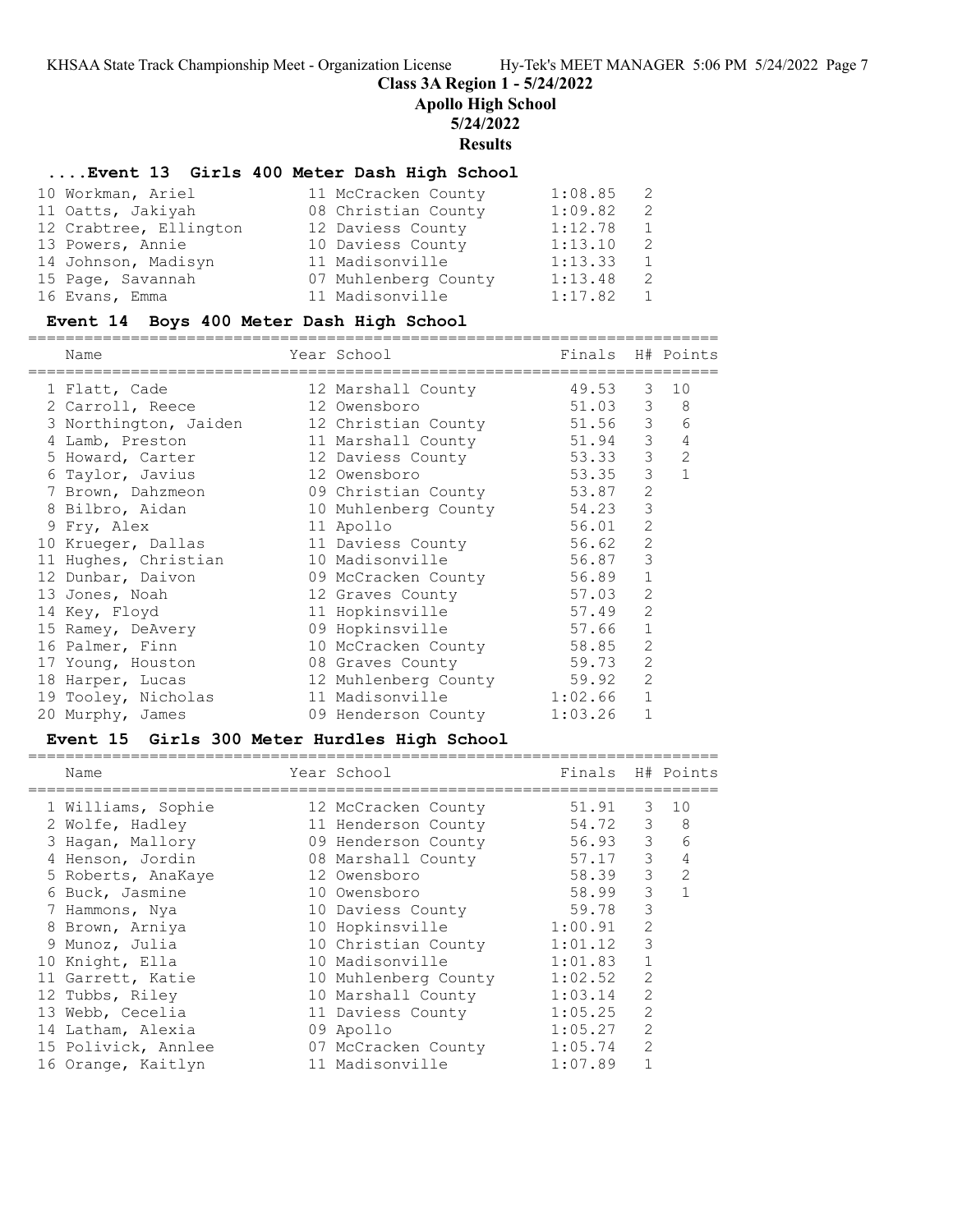**Class 3A Region 1 - 5/24/2022**

**Apollo High School**

**5/24/2022**

**Results**

# **Event 16 Boys 300 Meter Hurdles High School**

| Name                                              | Year School          | Finals  |                | H# Points    |
|---------------------------------------------------|----------------------|---------|----------------|--------------|
|                                                   |                      |         |                |              |
| 1 Groves, Carson                                  | 12 Muhlenberg County | 41.61   | 3              | 10           |
| 2 Pippin, Seth                                    | 12 Daviess County    | 42.87   | $\mathsf 3$    | 8            |
| 3 Court, Kian                                     | 12 Marshall County   | 43.84   | 3              | 6            |
| 4 Noles, Jack                                     | 12 Marshall County   | 44.49   | 3              | 4            |
| 5 Early, Xander                                   | 12 Owensboro         | 44.84   | 3              | 2            |
| 6 Holloway, Demetrius                             | 08 Christian County  | 44.97   | 3              | $\mathbf{1}$ |
| 7 Early, Eli                                      | 12 Owensboro         | 45.29   | 3              |              |
| 8 Cornwell, Dalton                                | 12 Henderson County  | 45.66   | $\overline{c}$ |              |
| 9 Givens, Adian                                   | 12 Apollo            | 47.07   | $\overline{c}$ |              |
| 10 Reid, Elijah                                   | 09 Hopkinsville      | 47.38   | $\overline{c}$ |              |
| 11 Chalke, Ian                                    | 10 McCracken County  | 50.02   | $\mathbf{1}$   |              |
| 12 Johnson, Brady                                 | 11 Apollo            | 50.27   | $\overline{2}$ |              |
| 13 Steckenrider, Logan                            | 10 McCracken County  | 52.17   | $\overline{2}$ |              |
| 14 Reeder, Brayden                                | 11 Madisonville      | 54.64   | $\mathbf{1}$   |              |
| Event 17 Girls 800 Meter Run High School          |                      |         |                |              |
| Name                                              | Year School          | Finals  |                | H# Points    |
|                                                   |                      |         |                |              |
| 1 Johnson, Claire                                 | 10 McCracken County  | 2:25.25 | 2              | 10           |
| 2 Vincek, Leah                                    | 12 Marshall County   | 2:27.90 | 2              | 8            |
| 3 Palmer, Kiley                                   | 08 Owensboro         | 2:32.19 | $\mathbf{1}$   | 6            |
| 4 Grenan, Annika                                  | 12 Muhlenberg County | 2:33.87 | 2              | 4            |
| 5 Rempe, Emily                                    | 12 Daviess County    | 2:36.16 | 2              | 2            |
| 6 Wilson, Mallory                                 | 10 Muhlenberg County | 2:40.33 | $\mathbf{2}$   | $\mathbf{1}$ |
| 7 Pickett, Ahmira                                 | 11 Apollo            | 2:41.32 | $\overline{c}$ |              |
| 8 Edge, Addison                                   | 09 Owensboro         | 2:42.59 | $\overline{c}$ |              |
| 9 Mattingly, Hallie                               | 12 Henderson County  | 2:43.82 | $\overline{c}$ |              |
| 10 Greer, Blakely                                 | 09 Daviess County    | 2:43.86 | $\overline{c}$ |              |
| 11 Krampe, Sara                                   | 11 Henderson County  | 2:51.78 | $\mathbf{1}$   |              |
| 12 Ray, Laci                                      | 10 Madisonville      | 2:53.26 | $\mathbf{1}$   |              |
| 13 Coats, Kaydon                                  | 07 Hopkinsville      | 2:56.10 | $\mathbf{1}$   |              |
| 14 Nolin, Riley                                   | 09 Graves County     | 3:00.87 | $\mathbf{1}$   |              |
| 15 Bangart, Evelyn                                | 07 Hopkinsville      | 3:05.44 | 1              |              |
| 16 Babb, Claire                                   | 08 Graves County     | 3:18.24 | $\mathbf{1}$   |              |
| 17 Strahl, Emily                                  | 11 Madisonville      | 4:02.04 | $\mathbf{1}$   |              |
| Boys 800 Meter Run High School<br><b>Event</b> 18 |                      |         |                |              |
| Name                                              | Year School          | Finals  |                | H# Points    |
| :==============                                   |                      |         |                |              |
| 1 Flatt, Cade                                     | 12 Marshall County   | 1:57.13 | 2              | 10           |
| 2 Davis, Will                                     | 12 Marshall County   | 1:58.61 | 2              | 8            |
| 3 Kurz, Nolan                                     | 10 Daviess County    | 2:01.22 | $\overline{2}$ | 6            |
| 4 Knight, Corbin                                  | 10 McCracken County  | 2:03.73 | 2              | 4            |
| 5 Askins, Adrien                                  | 12 Owensboro         | 2:06.71 | $\overline{2}$ | 2            |

 6 McGary, Bryson 11 Daviess County 2:08.19 2 1 7 Grogan, Jeremiah 11 McCracken County 2:09.99 2 8 Brock, Emmitt 09 Apollo 2:12.66 1 9 Knight, Maddox 10 Madisonville 2:14.38 2

- 
- 10 Beard, Gavin 10 Madisonville 2:19.41 1
- 11 Britton, Camden 12 Christian County 2:20.07 2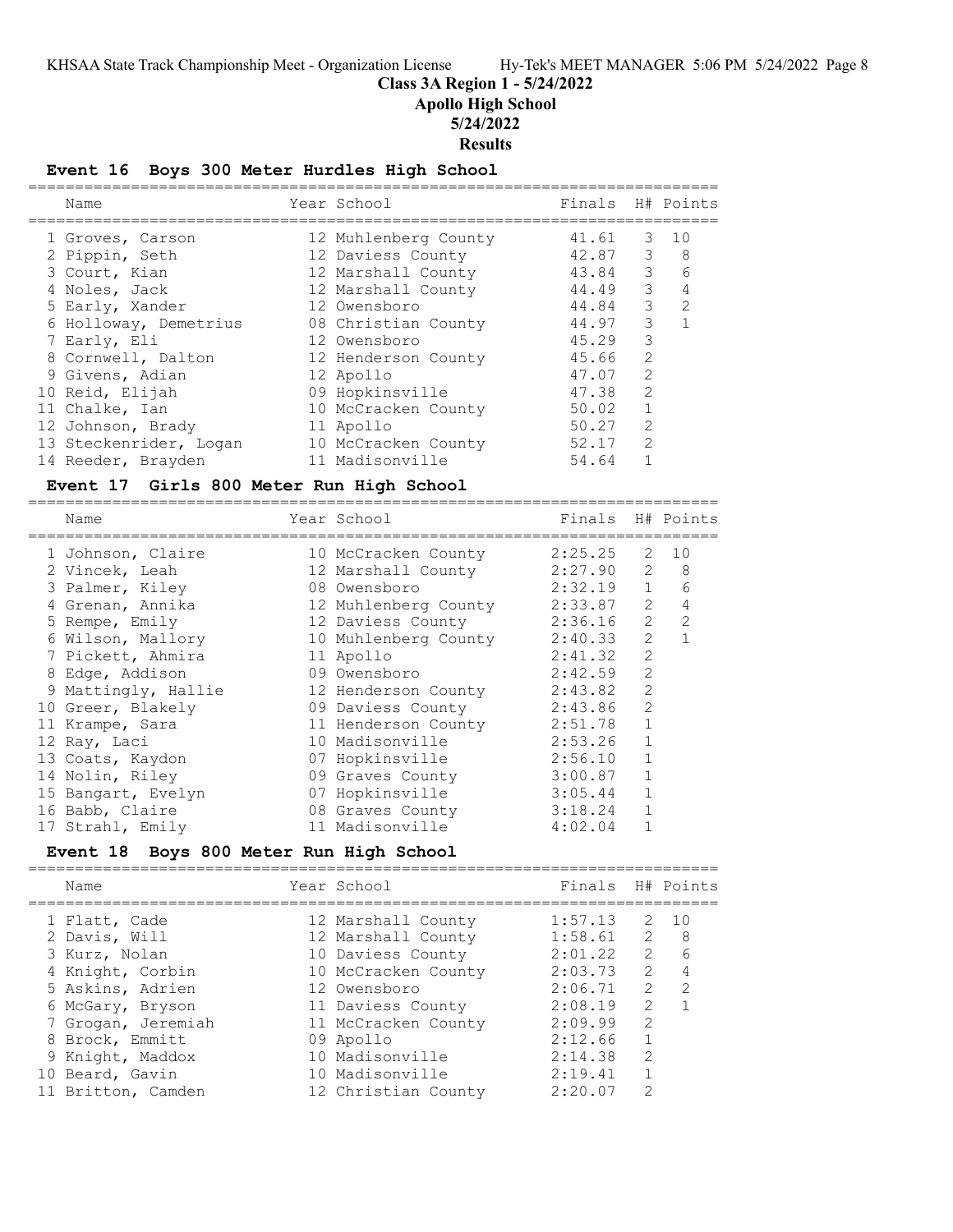**Class 3A Region 1 - 5/24/2022**

**Apollo High School**

# **5/24/2022**

**Results**

# **....Event 18 Boys 800 Meter Run High School**

| 12 Bethel, Miles | 09 Muhlenberg County | 2:21.85     | 1              |
|------------------|----------------------|-------------|----------------|
| 13 Moore, Owen   | 08 Owensboro         | 2:25.58     | $\overline{1}$ |
| 14 Webb, Michael | 09 Christian County  | 2:26.55     | $\overline{1}$ |
| 15 Poole, John   | 10 Henderson County  | $2:46.72$ 1 |                |

# **Event 19 Girls 200 Meter Dash High School**

| Name                  | Year School                | Finals H# Points |                |                |
|-----------------------|----------------------------|------------------|----------------|----------------|
| 1 Bell, Autumn        | 12 Christian County        | 26.38            | 3              | 10             |
| 2 Bolen, Lezharia     | 07 McCracken County        | 27.09            | 3              | - 8            |
| 3 Sanders, Analea     | 10 Apollo                  | 27.34            | $\mathbf{1}$   | 6              |
| 4 Davis, Natalia      | 12 Henderson County        | 27.52            | 3              | 4              |
| 5 Bertke, Emily       | 10 Apollo                  | 27.55            | 3              | $\overline{2}$ |
| 6 Hanley, Keeli       | 09 Owensboro               | 27.97            | 3              | $\mathbf{1}$   |
| 7 Hughes, Askiyah     | 11 Owensboro               | 28.69            | 3              |                |
| 8 Atwell, Kaidence    | 08 Christian County        | 29.41            | 2              |                |
| 9 Henry, Lillie       | 10 McCracken County        | 29.60            | 2              |                |
| 10 Burkeen, Allie     | 09 Marshall County         | 29.92            | 3              |                |
| 11 Burse, Amaya       | 10 Hopkinsville            | 30.32            | 2              |                |
| 12 Rhodes, Janiyah    | 10 Hopkinsville            | 30.40            | $\overline{2}$ |                |
| 13 Fields, Macy       | 11 Muhlenberg County 30.94 |                  | 3              |                |
| 14 Boddy, Clara       | 11 Marshall County         | 31.07            | $\overline{2}$ |                |
| 15 Mitchell, Jayna    | 10 Muhlenberg County 31.39 |                  | $\overline{2}$ |                |
| 16 Howry, Brooke      | 31.95<br>10 Graves County  |                  | 2              |                |
| 17 Cunningham, Dakota | 08 Graves County           | 32.27            | $\mathbf{1}$   |                |
| 18 Yates, Kinsey      | 10 Madisonville            | 33.48            | $\mathbf{1}$   |                |
| 19 Harris, Brianna    | 08 Madisonville            | 33.63            |                |                |

# **Event 20 Boys 200 Meter Dash High School**

|    | Name                  | Year School                | Finals H# Points |                |                |
|----|-----------------------|----------------------------|------------------|----------------|----------------|
|    | 1 Carroll, Reece      | 12 Owensboro               | 22.80            | 3              | 10             |
|    | 2 Williams, Jaheim    | 11 Henderson County        | 22.80            | 3              | 8              |
|    | 3 Barragan, James     | 09 McCracken County        | 23.02            | 3              | 6              |
|    | 4 Rodgers, Khalil     | 23.60<br>11 Owensboro      |                  | 3              | $\overline{4}$ |
|    | 5 Pippin, Seth        | 12 Daviess County          | 24.30            | 2              | $\overline{2}$ |
|    | 6 Orlandi, Tyler      | 10 Marshall County         | 24.49            | 3              | $\mathbf{1}$   |
|    | 7 Floyd, Luke         | 10 Daviess County          | 24.68            | $\overline{2}$ |                |
|    | 8 Matlock, Zamien     | 09 Christian County        | 24.79            | $\overline{c}$ |                |
|    | 9 Greenwade II, Cyrus | 11 Christian County 24.99  |                  | $\overline{2}$ |                |
|    | 10 Carruba, Gavin     | 10 Muhlenberg County 25.05 |                  | 3              |                |
|    | 11 Falconite, Cooper  | 09 McCracken County        | 25.35            | $\overline{2}$ |                |
|    | 12 Gant, Brandon      | 11 Apollo                  | 25.36            | $\overline{2}$ |                |
|    | 13 Combs, Brandon     | 12 Hopkinsville            | 25.49            | $\overline{2}$ |                |
|    | 14 Thomas, Amarion    | 10 Apollo                  | 26.22            | 3              |                |
| 15 | Harper, Lucas         | 12 Muhlenberg County 26.76 |                  | $\mathbf{1}$   |                |
|    | 16 Young, Houston     | 08 Graves County           | 26.81            | $\mathbf{1}$   |                |
|    | 17 Davis, Trajdon     | 09 Henderson County        | 26.84            | 3              |                |
|    | 18 Bennett, Jayden    | 11 Hopkinsville            | 26.86            | $\mathbf{1}$   |                |
|    | 19 Massamore, Isaac   | 11 Madisonville            | 27.03            | $\mathbf{1}$   |                |
|    | 20 Hodges, Nate       | 08 Madisonville            | 27.21            |                |                |
|    |                       |                            |                  |                |                |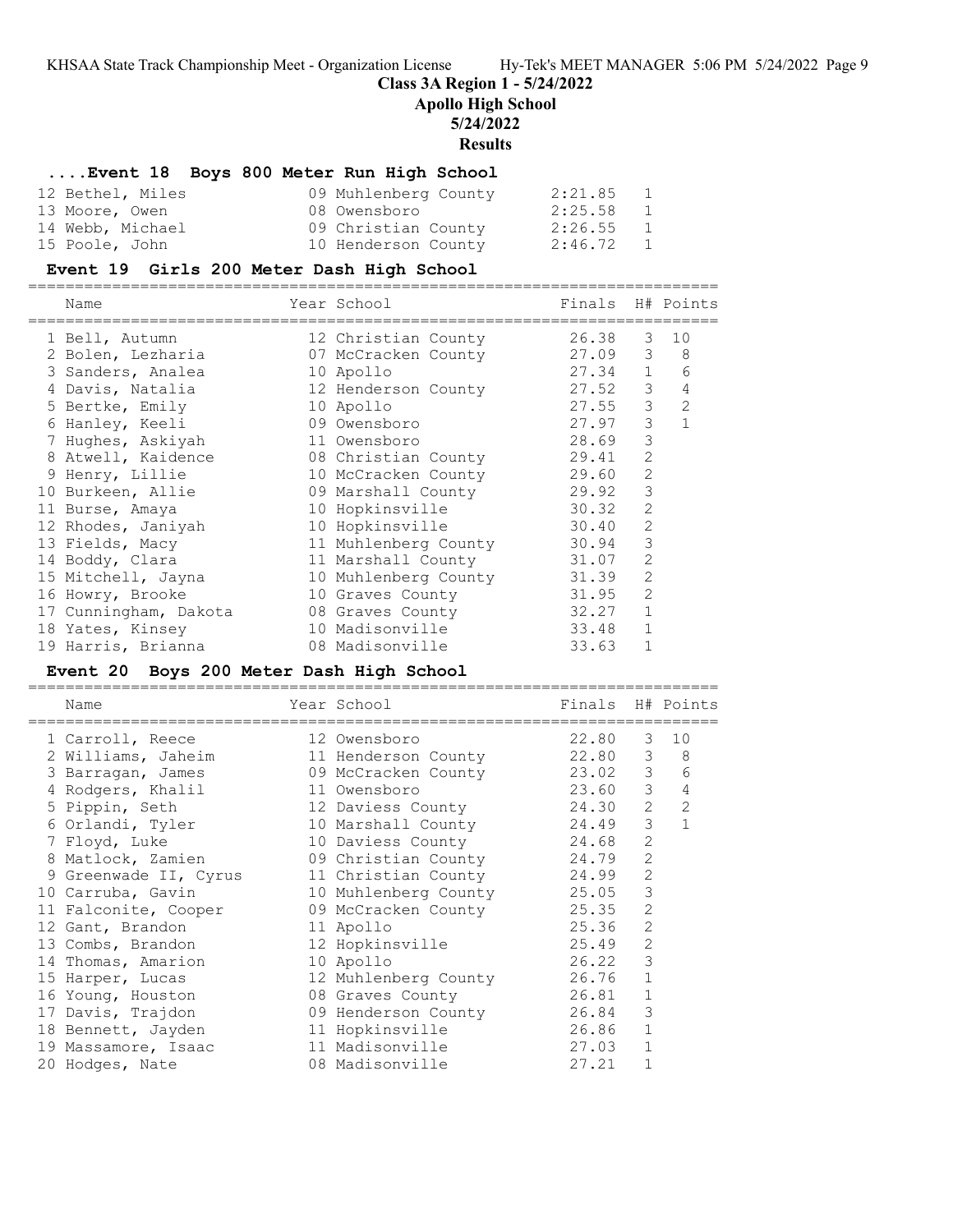**Class 3A Region 1 - 5/24/2022**

**Apollo High School**

**5/24/2022**

**Results**

# **Event 21 Girls 3200 Meter Run High School**

| Name                                  | Year School                           | Finals Points        |               |
|---------------------------------------|---------------------------------------|----------------------|---------------|
| 1 Alexander, Joy<br>2 Wood, Allison   | 11 Madisonville<br>12 Hopkinsville    | 12:08.12<br>12:20.76 | 10<br>8       |
| 3 Lyles, Addison                      | 09 Marshall County                    | 12:25.96             | 6             |
| 4 Tidwell, Sally<br>5 Gillette, Katie | 09 Daviess County<br>08 Madisonville  | 12:42.45<br>13:22.87 | $\mathcal{L}$ |
| 6 Madding, Emma<br>7 Mathis, Rhaea    | 10 Graves County<br>09 Graves County  | 13:42.87<br>13:45.84 |               |
| 8 Mayes, Lauren<br>9 Scott, Macy      | 08 Hopkinsville<br>09 Marshall County | 13:57.27<br>14:27.57 |               |
|                                       |                                       |                      |               |

# **Event 22 Boys 3200 Meter Run High School**

======================================================================= Finals Point

| name |                                                                                                                                                                                                                                                           | Finais                                                                                                                                                                                                                                                                          | POINTS        |
|------|-----------------------------------------------------------------------------------------------------------------------------------------------------------------------------------------------------------------------------------------------------------|---------------------------------------------------------------------------------------------------------------------------------------------------------------------------------------------------------------------------------------------------------------------------------|---------------|
|      |                                                                                                                                                                                                                                                           | 9:52.23                                                                                                                                                                                                                                                                         | 10            |
|      |                                                                                                                                                                                                                                                           | 9:55.61                                                                                                                                                                                                                                                                         | - 8           |
|      |                                                                                                                                                                                                                                                           | 10:10.62                                                                                                                                                                                                                                                                        | 6             |
|      |                                                                                                                                                                                                                                                           | 10:30.67                                                                                                                                                                                                                                                                        | 4             |
|      |                                                                                                                                                                                                                                                           | 10:32.34                                                                                                                                                                                                                                                                        | $\mathcal{L}$ |
|      |                                                                                                                                                                                                                                                           | 10:33.69                                                                                                                                                                                                                                                                        | $\mathbf{1}$  |
|      |                                                                                                                                                                                                                                                           | 10:35.13                                                                                                                                                                                                                                                                        |               |
|      |                                                                                                                                                                                                                                                           | 10:41.74                                                                                                                                                                                                                                                                        |               |
|      |                                                                                                                                                                                                                                                           | 10:50.20                                                                                                                                                                                                                                                                        |               |
|      |                                                                                                                                                                                                                                                           | 11:06.78                                                                                                                                                                                                                                                                        |               |
|      |                                                                                                                                                                                                                                                           | 11:20.51                                                                                                                                                                                                                                                                        |               |
|      |                                                                                                                                                                                                                                                           | 11:30.38                                                                                                                                                                                                                                                                        |               |
|      |                                                                                                                                                                                                                                                           | 12:05.72                                                                                                                                                                                                                                                                        |               |
|      | 1 Ashby, Thomas<br>2 Burden, Drew<br>3 Offutt, Lucas<br>4 Revo, Bryce<br>5 Strader, Jake<br>6 Newton, Thomas<br>7 Kaelin, Brayden<br>8 Lanham, Samuel<br>9 Shelton, Justin<br>10 Thomas, Josh<br>11 Askins, Adrien<br>12 Warford, Eli<br>13 Jones, Walker | rear scnooi<br>11 Apollo<br>11 Madisonville<br>10 Madisonville<br>09 Muhlenberg County<br>11 Muhlenberg County<br>10 McCracken County<br>10 Daviess County<br>12 Marshall County<br>12 Daviess County<br>10 Apollo<br>12 Owensboro<br>09 McCracken County<br>10 Marshall County |               |

# **Event 23 Girls 4x400 Meter Relay High School**

| School                    | Finals                  |               | H# Points                |
|---------------------------|-------------------------|---------------|--------------------------|
| 1 McCracken County        | 4:20.29                 |               | 2 10                     |
| 1) Bolen, Lezharia 07     | 2) Arnold, Baliegh 08   |               |                          |
| 3) Green, Haidyn 12       | 4) Johnson, Claire 10   |               |                          |
| 2 Apollo                  | $4:21.61$ 2             |               | 8                        |
| 1) Sanders, Analea 10     | 2) John, Havanah 12     |               |                          |
| 3) Norris, Alivia 10      | 4) Sandefur, Chloe 10   |               |                          |
| 3 Henderson County        | 4:28.71                 | $\mathcal{L}$ | 6                        |
| 1) Wolfe, Hadley 11       | 2) Tichenor, Hayden 11  |               |                          |
| 3) Mattingly, Hallie 12   | 4) Krampe, Sara 11      |               |                          |
| 4 Hopkinsville            | 4:31.88                 | $\mathcal{L}$ | $\overline{4}$           |
| 1) Rowe, Kalajsha 08      | 2) Ladd, Tara 12        |               |                          |
| 3) Nolen, Lynnett 10      | 4) Settles, Anniriah 10 |               |                          |
| 5 Owensboro               | 4:34.76                 | $\mathcal{P}$ | $\overline{\phantom{0}}$ |
| 1) Joska, Maya 09         | 2) Robinson, Jazmine 09 |               |                          |
| 3) Edge, Addison 09       | 4) Hanley, Keeli 09     |               |                          |
| 6 Marshall County         | 4:35.18                 | $\mathcal{L}$ | $\mathbf{1}$             |
| 1) Duncan, Charleigh 07   | 2) Gideon, Gracie 10    |               |                          |
| 3) McGregor, Mia 09       | 4) Vincek, Leah 12      |               |                          |
| 7 Daviess County          | 4:43.21                 | 2             |                          |
| 1) Crabtree, Ellington 12 | 2) Clark, Grace 10      |               |                          |
|                           |                         |               |                          |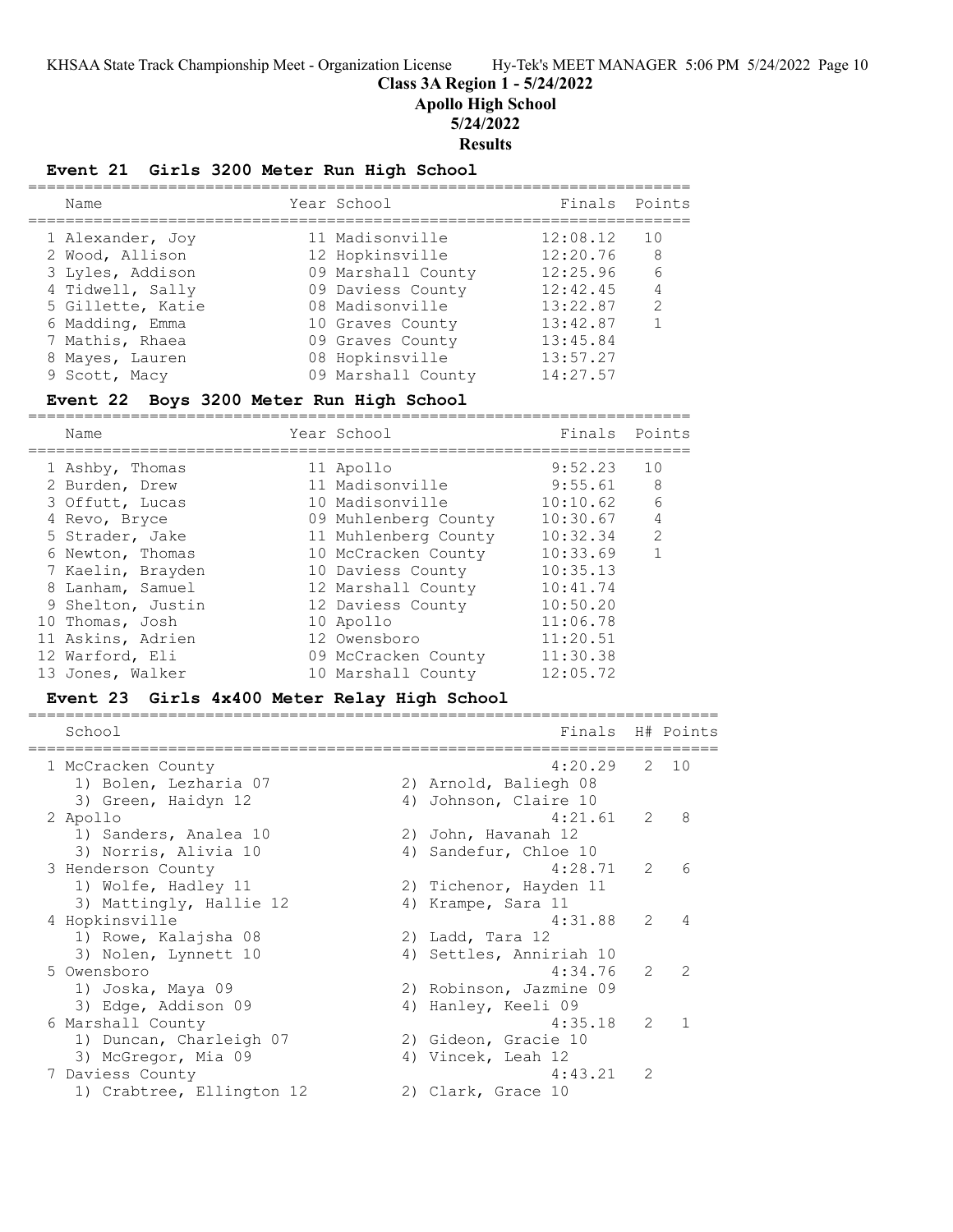## **Class 3A Region 1 - 5/24/2022**

**Apollo High School**

#### **5/24/2022**

**Results**

### **....Event 23 Girls 4x400 Meter Relay High School**

| 3) Greer, Blakely 09          | 4) Powers, Annie 10     |
|-------------------------------|-------------------------|
| 8 Muhlenberg County           | 4:48.68                 |
| 1) Page, Savannah 07          | 2) Lacefield, Destin 10 |
| 3) Wilson, Mallory 10         | 4) Grenan, Annika 12    |
| 9 Christian County            | $4:49.43$ 2             |
| 1) Johnson, Jayda 10          | 2) Brown, Simyria 08    |
| 3) Oatts, Jakiyah 08          | 4) Price, Daihla 10     |
| 10 Madisonville-North Hopkins | 5:14.45<br>$\sqrt{1}$   |
| 1) Johnson, Madisyn 11        | 2) Evans, Emma 11       |
| 3) Knight, Ella 10            | 4) Poustka, Nyssa 11    |
|                               |                         |

## **Event 24 Boys 4x400 Meter Relay High School**

========================================================================== School Finals H# Points ========================================================================== 1 Marshall County 3:26.14 2 10 1) Lamb, Preston 11 2) McCarty, Ethan 11 3) Davis, Will 12 4) Flatt, Cade 12 2 McCracken County 3:35.18 2 8 1) Joyce, Caleb 10 2) Barragan, James 09 3) Grogan, Jeremiah 11  $\hskip10mm$  4) Knight, Corbin 10 3 Daviess County 3:38.42 2 6 1) Howard, Carter 12 (2) Higdon, Logan 09 3) White, Connor 10 4) Kurz, Nolan 10 4 Christian County 3:39.84 2 4 1) Holloway, Demetrius 08 2) Leavell, Jarae 09 3) Northington, Jaiden 12 4) Brown, Dahzmeon 09 5 Muhlenberg County 3:40.55 2 2 1) Groves, Landon 11 2) Bilbro, Aidan 10 3) Mefford, Grant 12 4) Groves, Carson 12 6 Owensboro 3:41.07 2 1 1) Taylor, Javius 12 2) Rodgers, Khalil 11 3) Basham, Dartez 10 (4) Carroll, Reece 12 7 Hopkinsville 3:51.91 2 1) Kanu, Sam 10 2) Ramey, DeAvery 09 3) Lee, Jerel 11 4) Adams, Kentrell 09 8 Madisonville-North Hopkins 3:54.85 1 1) Ardizzone, Desmone 12 (2) Smith, Trevin 12 3) Hughes, Christian 10 4) Smith, Brayden 11 9 Apollo 3:57.99 1 1) Ashby, Thomas 11 2) Brock, Emmitt 09 3) Fry, Alex 11 4) Mullins, Blake 11 10 Henderson County 4:08.01 2 1) Loeffler, Austin 12 2) Cornwell, Dalton 12 3) Murphy, James 09 4) Smith, Jackson W. 09 ========================================================================================= Women - High School - Team Rankings - 18 Events Scored ========================================================================================= 1) Henderson County 125 2) Marshall County 87 3) McCracken County 78 4) Owensboro 62 5) Apollo 52 6) Hopkinsville 47 7) Christian County 46 8) Daviess County 24 9) Madisonville-North Hopkins 20 10) Graves County 10 11) Muhlenberg County 7